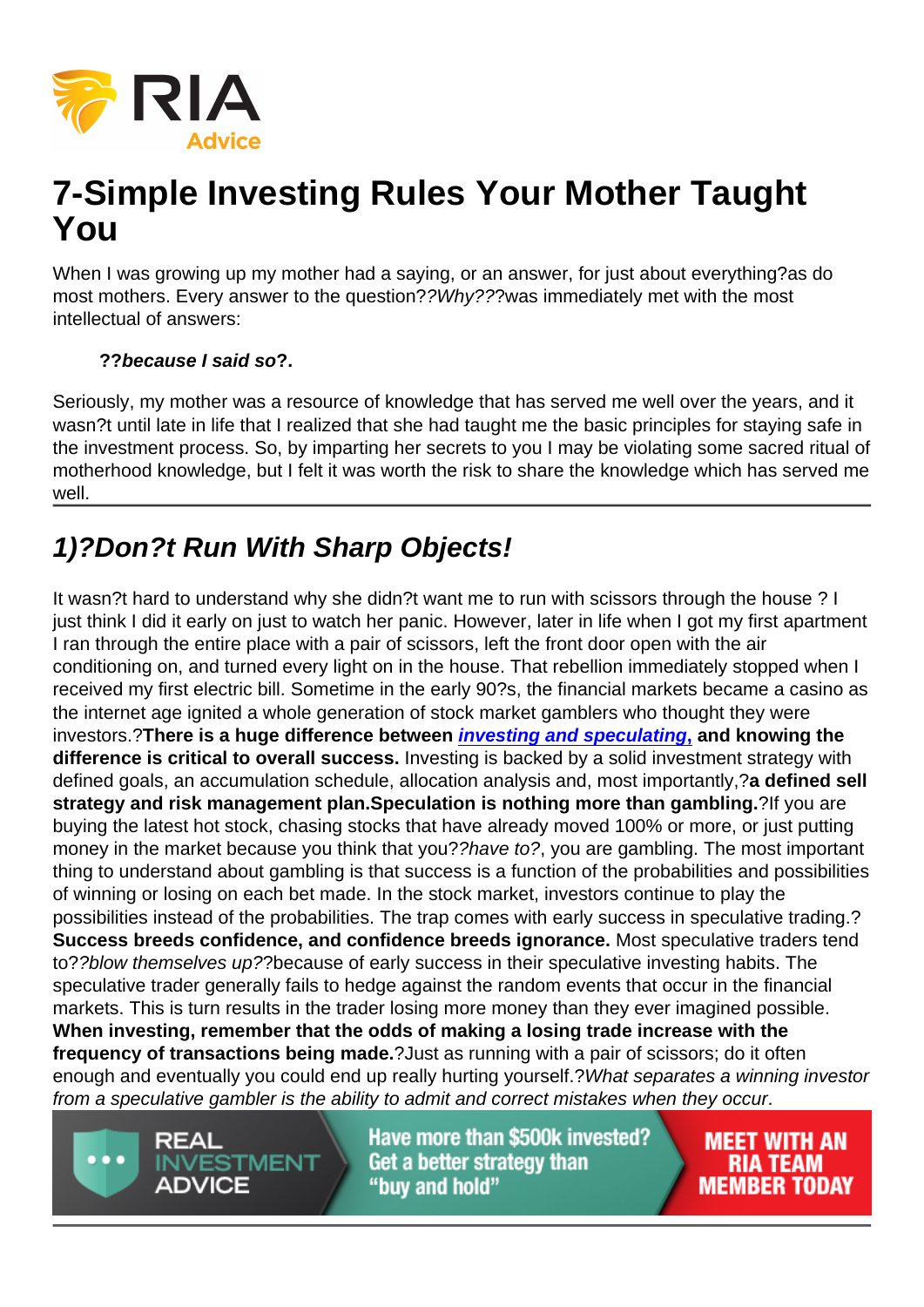#### 2)?Look Both Ways Before You Cross The Street.

I grew up in a small town so crossing the street wasn?t as dangerous as it is in the city. Nonetheless, I was yanked by the collar more than once as I started to bolt across the street seemingly anxious to "find out what's on the other side." It is important to understand that traffic does flow in two directions, and if you only look in one direction, sooner or later you are going to get hit. A lot of people want to classify themselves as a??Bull??or a??Bear?.?The smart investor doesn?t pick a side; he analyzes both sides to determine what the best course of action in the current market environment is most likely to be. The problem with the proclamation of being a??bull??or a??bear??means that you are not analyzing the other side of the argument and that you become so confident in your position that you tend to forget that??the light at the end of the tunnel?just might be an oncoming train.? It is an important part of your analysis, before you invest in the financial markets, to determine not only??where? ?but also??when? ?to invest your assets.

#### 3)?Always Wear Clean Underwear

This was one of my favorite sayings from my mother because I always wondered about the rationality of it. I always figured that even if you were wearing clean underwear prior to an accident; you?re still likely left without clean underwear following it. The first rule of investing is:??You are only wrong ? if you stay wrong? However, being a smart investor means always being prepared in case of an accident. That means quite simply?have a mechanism in place to protect you? when ?you are wrong with an investment decision. You will notice that I said ?when you are wrong? in the previous paragraph. You will make wrong decisions, in fact, the majority of the decisions you will make in investing will most likely turn out wrong.?However, it is cutting those wrong decisions short, and letting your right decisions continue to work, that will make you profitable over time. Any person that tells you about all the winning trades he has made in the market ? is either lying, or he hasn?t blown up yet. One of the two will be true ? 100% of the time. Understanding the??risk versus reward??trade off of any investment is the beginning step to risk management in your portfolio. Knowing how to mitigate the risk of loss in your holdings is crucial to your long-term survivability in the financial markets.

#### 4)?If Everyone Jumped Off The Cliff ? Would You Do It Too?

Every kid, at one point or another, has tried to convince their Mother to allow them to do something through the use of ?peer pressure.??I figured if she wouldn?t let me do what I wanted, then surely she would bend to the will of the imaginary masses. She never did. ?Peer pressure??is one of the biggest mistakes investors repeatedly make when investing. Chasing the latest??hot stocks??or? ?investment fads? that are already overvalued, and are running up on speculative fervor, always ends in disappointment. In the financial markets, investors get sucked into buying stocks that have already moved significantly off their lows because they are afraid of??missing out.??This is speculating, gambling, guessing, hoping, praying ? anything but investing. **2**Generally, by the time the media begins featuring a particular investment, individuals have already missed the major part of the move. By that point, the probabilities of a decline began to outweigh the possibility of further rewards. It is a well-known fact that the market works in what is called a??herd mentality.?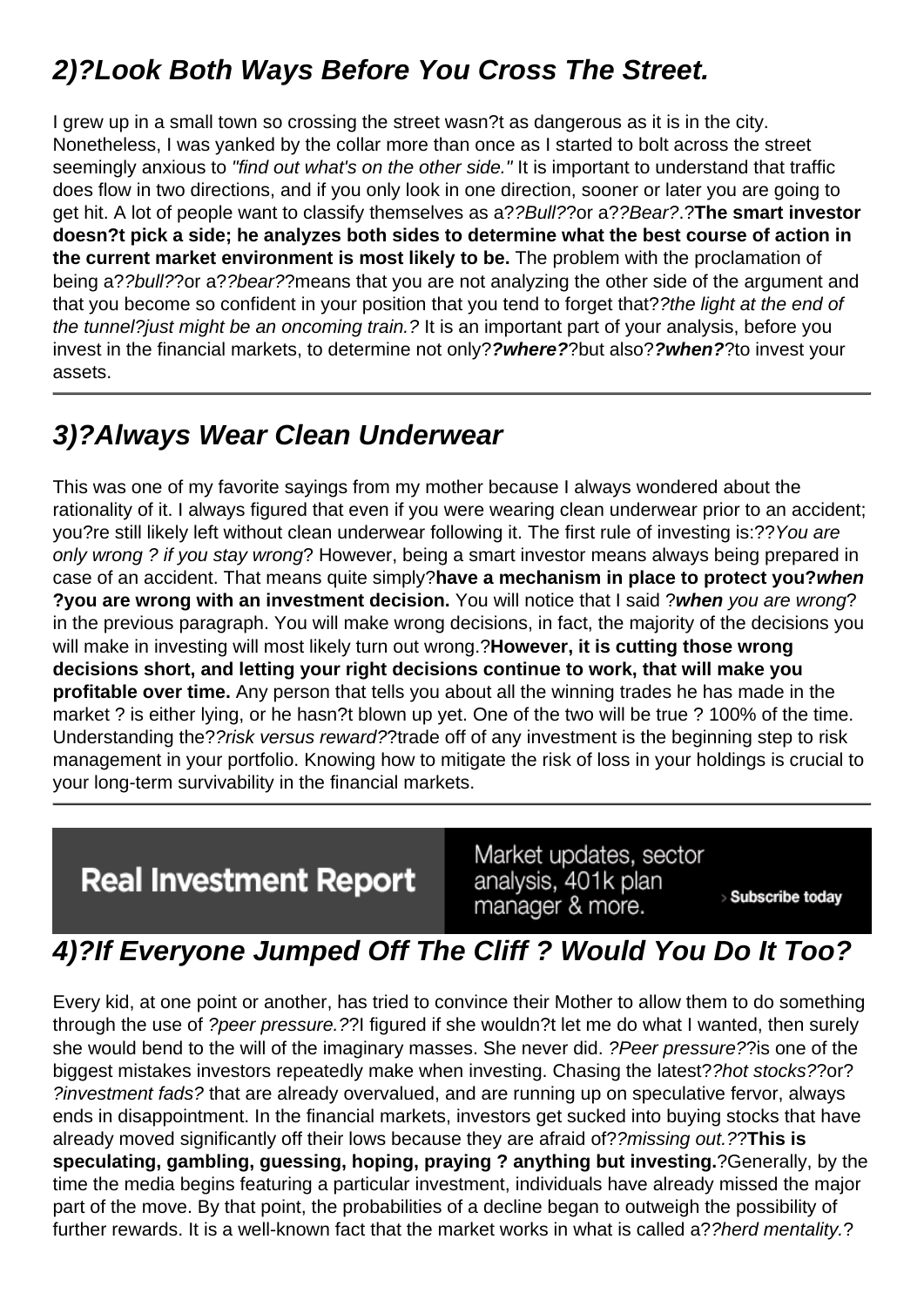Historically, investors all tend to run in one direction at one time until that direction falters, the? ?herd??then turns and runs in the opposite direction. This continues to the detriment of investor?s returns over long periods as shown by [Dalbar investor studies.](https://realinvestmentadvice.com/dalbar-2017-investors-suck-investing-tips-for-advisors/)

This is also generally why investors wind up?buying high, and selling low . In order to be a longterm successful investor, you have to understand the ?herd mentality??and use it to your benefit ? ?which means getting out from in front of the herd before you are trampled. So, before you chase a stock that has already moved 100%, or more, try and figure out where the herd may move to next, and ?place your bets there.? This takes discipline, patience, and a lot of homework but you will be well rewarded for your efforts in the end.

#### 5)?Don?t Talk To Strangers

This is just good solid advice all the way around. Turn on the television, any time of the day or night, and it is the??Stranger?s Parade of Malicious Intent?. I don?t know if it is just me, or the fact the media only broadcast news that reveals the very depths of human depravity, but sometimes I have to wonder if we are not due for a planetary cleansing through divine intervention. Back to investing ? getting your stock tips from strangers is a sure way to lose money in the stock market. Your investing homework should?NOT consist of a daily regimen of CNBC, followed by a dose of Grocer tips, capped off with a financial advisor's sales pitch. In order to be successful in the long-run, you must understand the principals of investing, and the catalysts which will make that investment profitable in the future. Remember, when you invest into a company you are buying a piece of that company, and its business plan. You are placing your hard earned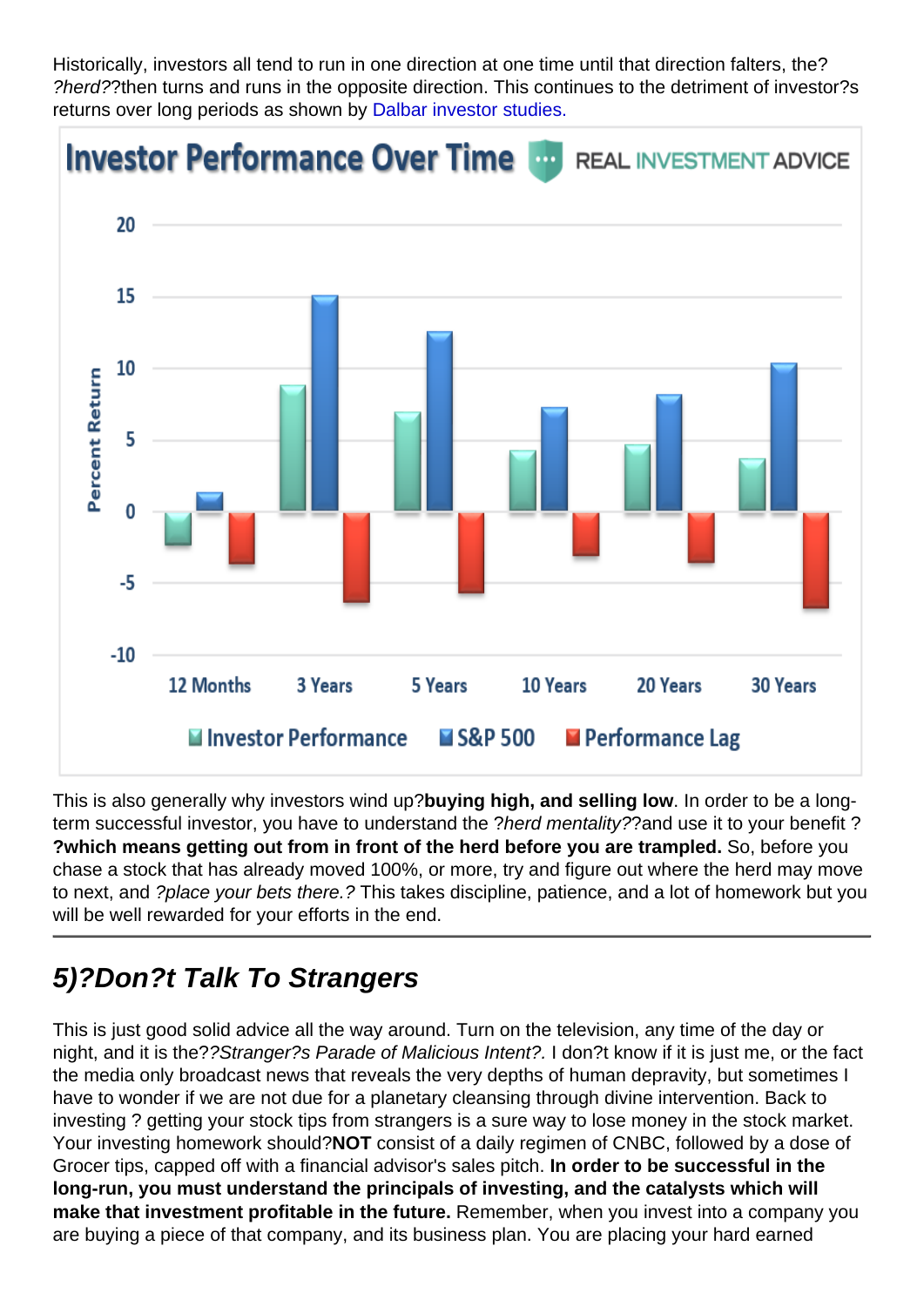dollars into the belief the individuals managing the company have your best interests at heart. The hope is they will operate in such a manner as to make your investment more valuable, so that it may eventually be sold to someone else for a profit. This is also the very embodiment of the??Greater Fool Theory,??which states that there will always be someone willing to buy an investment at an ever higher price.?However, in the end, there is always someone left? ?holding the bag,? ?the trick is making sure that it isn?t you. Also, you need to be aware that when getting advice from the??One Minute Money Manager? crew on television. When an ?expert? tells you about a company you should be buying, remember he already owns it, and most likely will be the one selling his shares to you.

### 6)?You Either Need To ?Do It? (polite version) Or Get Off The Pot!

When I was growing up I hated to do my homework, which is ironic, since I now do more homework now than I ever dreamed of in my younger days. Since I did not like doing homework, school projects were almost never started until the night before they were due. I was the king of procrastination. My Mom was always there to help, giving me a hand, and an ear full of motherly advice, usually consisting of a lot of ?because I told you so??I find it interesting that many investors tend to watch stocks for a very long period of time, never acting on their analysis, buy rather idly watching as their instinct proves correct, and the stock rises in price. The investor then feels that he missed his entry point, and decides to wait, hoping the stock will go back down one more time so that he can get in. The stock continues to rise, the investor continues to watch becoming more frustrated until he finally capitulates on his emotion and buys the investment near the top. Procrastination, on the way up, and on the way down, are harbingers of emotional duress derived from the loss of opportunity or the destruction of capital. However, if you do your homework and can build a case for the purchase, don?t procrastinate. If you miss your opportunity for the right entry into the position ? don?t chase it. Leave it alone, and come back another day when ole? Bob Barker is telling you ? ?The Price Is Right.?

# 7)?Don?t Play With It ? You?ll Go Blind

Well?do I really need to go into this one? All I know for sure is that I am not blind today. What I will never know for sure is whether she believed it, or if it was just meant to scare the hell out of me. When you invest in the financial markets it is very easy to lose sight of what your intentions were in the first place. Getting caught up in the hype, getting sucked in by the emotions of fear and greed, and generally being confused by the multitude of options available, can cause you to lose your focus. Always go back to the basic principle you started with which was to grow your small pile of money into a much larger one.

#### Putting It All Together